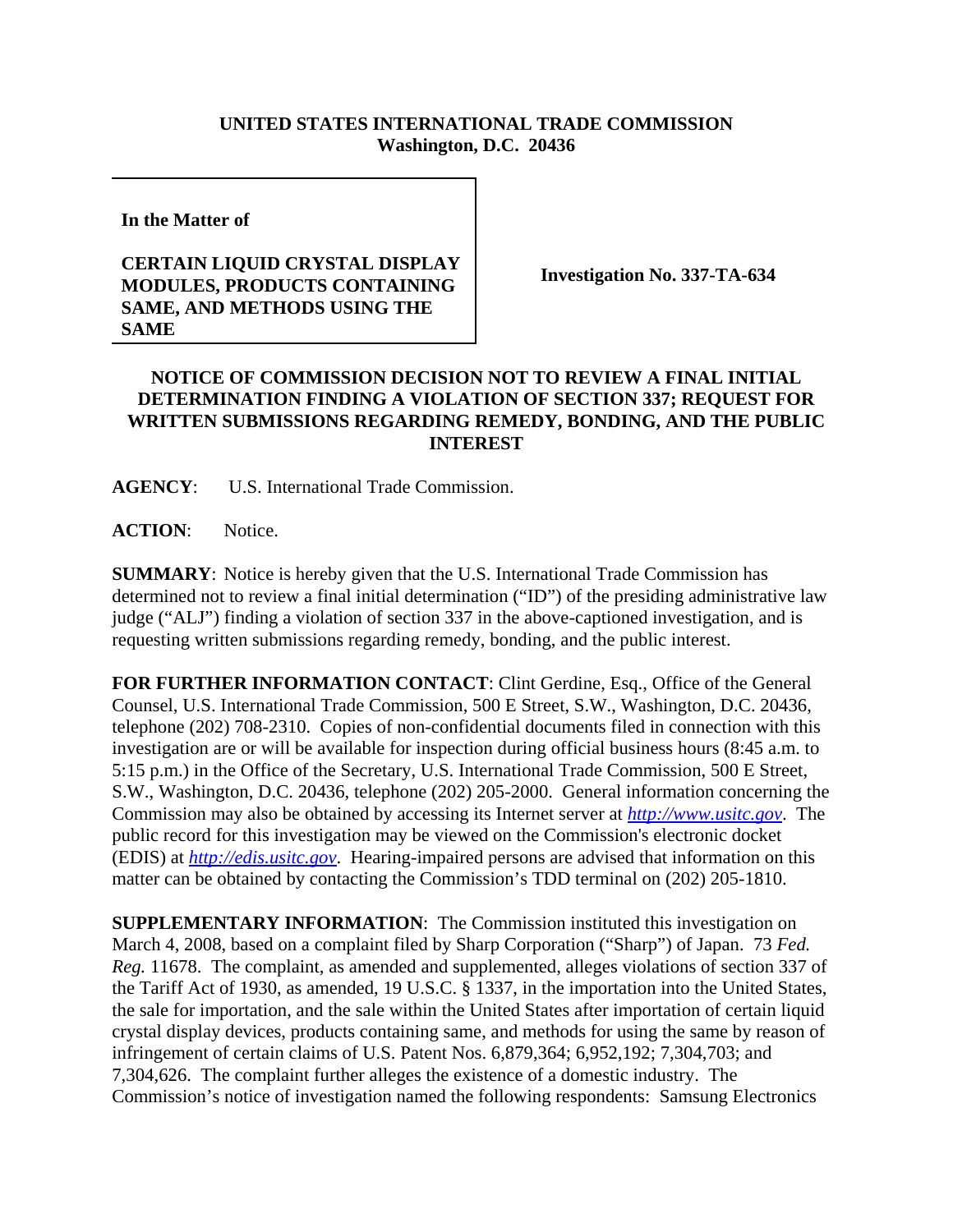America, Inc. of Korea; Samsung Electronics America, Inc. of Ridgefield Park, New Jersey; and Samsung Semiconductor, Inc. of San Jose, California (collectively "Samsung").

On June 12, 2009, the ALJ issued his final ID finding a violation of section 337 by Samsung. He also issued his recommendation on remedy and bonding during the period of Presidential review. On June 29, 2009, Samsung and the Commission investigative attorney ("IA") filed petitions for review of the final ID. The IA and Sharp filed responses to the petitions on July 7, 2009. The Commission has determined not to review the subject ID.

In connection with the final disposition of this investigation, the Commission may issue an order that results in the exclusion of the subject articles from entry into the United States. Accordingly, the Commission is interested in receiving written submissions that address the form of remedy, if any, that should be ordered. If a party seeks exclusion of an article from entry into the United States for purposes other than entry for consumption, the party should so indicate and provide information establishing that activities involving other types of entry either are adversely affecting it or likely to do so. For background, *see In the Matter of Certain Devices for Connecting Computers via Telephone Lines*, Inv. No. 337-TA-360, USITC Pub. No. 2843 (December 1994) (Commission Opinion).

When the Commission contemplates some form of remedy, it must consider the effects of that remedy upon the public interest. The factors the Commission will consider include the effect that an exclusion order and/or cease and desist orders would have on (1) the public health and welfare, (2) competitive conditions in the U.S. economy, (3) U.S. production of articles that are like or directly competitive with those that are subject to investigation, and (4) U.S. consumers. The Commission is therefore interested in receiving written submissions that address the aforementioned public interest factors in the context of this investigation.

When the Commission orders some form of remedy, the U.S. Trade Representative, as delegated by the President, has 60 days to approve or disapprove the Commission's action. *See* section 337(j), 19 U.S.C. § 1337(j) and the Presidential Memorandum of July 21, 2005, 70 *Fed. Reg.* 43251 (July 26, 2005). During this period, the subject articles would be entitled to enter the United States under bond, in an amount determined by the Commission. The Commission is therefore interested in receiving submissions concerning the amount of the bond that should be imposed if a remedy is ordered.

**WRITTEN SUBMISSIONS**: Parties to the investigation, interested government agencies, and any other interested parties are encouraged to file written submissions on the issues of remedy, the public interest, and bonding, and such submissions should address the recommended determination by the ALJ on remedy and bonding. The complainant and the IA are also requested to submit proposed remedial orders for the Commission's consideration. Complainant is also requested to state the dates that the patents at issue expire and the HTSUS numbers under which the accused articles are imported. The written submissions and proposed remedial orders must be filed no later than close of business on September 16, 2009. Reply submissions must be